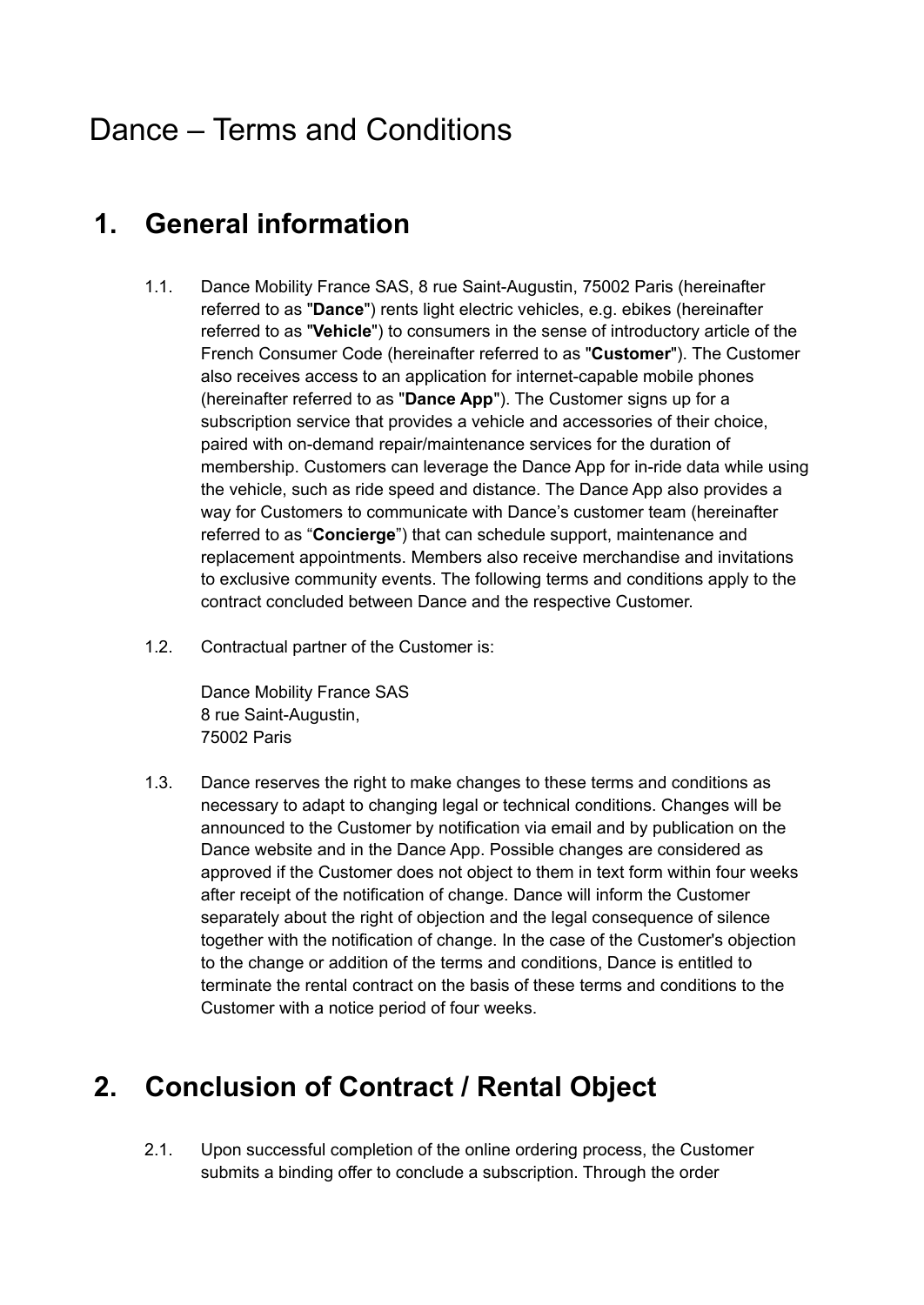confirmation sent by Dance via email, Dance accepts the Customer's offer to conclude a subscription and thus the conclusion of a rental contract.

- 2.2. In the course of the online order process, the Customer selects the desired vehicle and, if necessary, additional accessories.
- 2.3. The Customer has no claim to receive a vehicle in a certain colour or design.
- 2.4. Dance is obligated to leave the rental objects to the Customer in usable condition and to maintain the usability during the rental period.
- 2.5. In order to check the personal data of the Customer, Dance is entitled to compare them with a photo identification of the Customer (e.g. identity card). Dance is further entitled to transfer the personal data of the Customer to third parties in order to verify the Customer's credit score. Dance reserves the right to rescind the contract with the Customer in case of an insufficient credit score.
- 2.6. Should the Customer's personal data change during the contract period, the Customer is obliged to inform Dance about the changes within two weeks.
- 2.7. To conclude a contract with Dance, the Customer must be at least 18 years old and his/her main residence must be in France.
- 2.8. Dance remains at all times the owner of all rental objects (namely Vehicles and possible accessories).
- 2.9. The contract period of the subscription is agreed upon during the online ordering process.
- 2.10. Unless otherwise agreed in the online ordering process, the Vehicle rental contract is extended by the period of time originally agreed in accordance with section 2.9, but with a maximum extension of one year, if the contract is not terminated before the end of the respective term, in compliance with the termination provisions stated in section 6.

### **3. Terms of payment**

- 3.1. For the rental of a Vehicle and, if applicable, its accessories or supplementary services, fees are due on the first day of the respective contract period.
- 3.2. The contract period begins on the day the Vehicle is handed over to the Customer. If a test period was agreed upon when booking online, the rental period with costs starts on the first day after the expired test period.
- 3.3. The respective possible payment methods are shown to the Customer in the product information and/or in the online order process.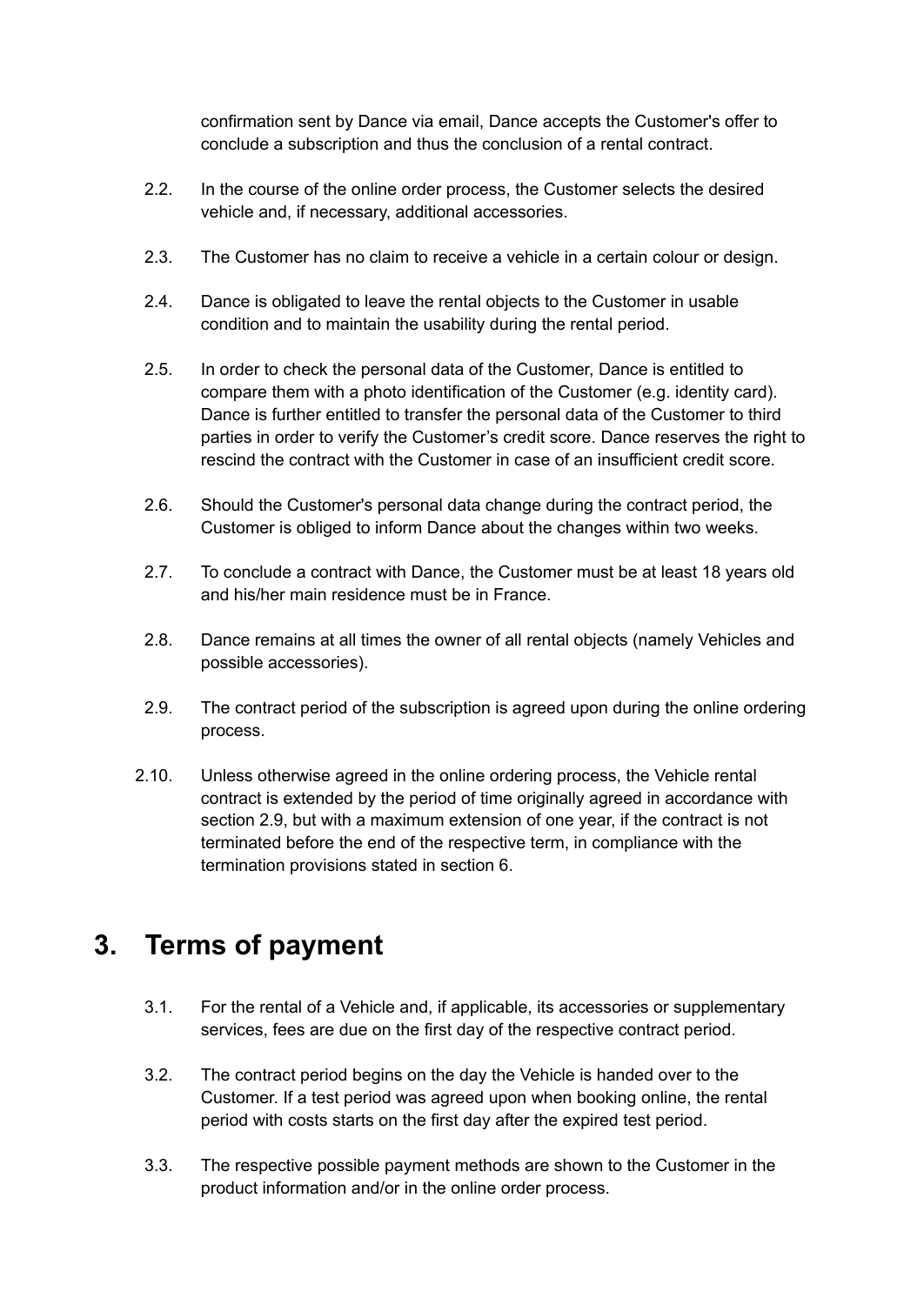- 3.4. The timeliness of payments depends on the receipt of the amount for unconditional disposal by Dance.
- 3.5. Dance processes all payments via external payment service providers. This includes, but is not limited to Stripe. The Customer agrees that Dance only accepts payments through this service provider or that the service provider may debit the resulting amounts.
- 3.6. The Customer agrees to the automatic debiting of the owed invoice amount by selecting the payment method. In case of a possible contract extension or an applicable fee, Dance will automatically debit (collect) the owed invoice amount from the deposited payment method on the first day of the new contract period.
- 3.7. All prices are inclusive of the statutory value added tax.

# **4. General obligations of the Customer / prohibitions**

- 4.1. The Customer is obliged to make himself familiar with the functioning of the Vehicle before using it and to observe the safety and usage instructions of the manual in the Dance App. The Customer is obliged to treat the Vehicle with care, to use it with caution.
- 4.2. The rented Vehicle and any accessories may not be used outside of France or exported from France.
- 4.3. With the booking of a repair or maintenance appointment, the Customer is obliged to make the Vehicle accessible to Dance at the booked time. If the Vehicle cannot be found (e.g. because it is on private ground) Dance may demand compensation for the incurred costs according to the list of [fees](https://knowledge.s.dance.app/Dance-Fee-List-EN.pdf). The Customer may prove that no damage has occurred or that the damage is significantly lower than the lump sum.
- 4.4. Dance reserves the right to inspect and maintain the Vehicle 24 hours after prior notice, as well as to carry out repairs or exchange the Vehicle.
- 4.5. The Customer is obliged to lock the Vehicle with all available locks. This includes locking the Vehicle with the built-in frame lock as well as the connection of the Vehicle to a suitable fixed object with the included lock chain.
- 4.6. Should the Customer not be able to open or close the Vehicle lock via the Dance App due to a technical malfunction, the Customer is obliged to use an alternative opening method instead, if such a method is available.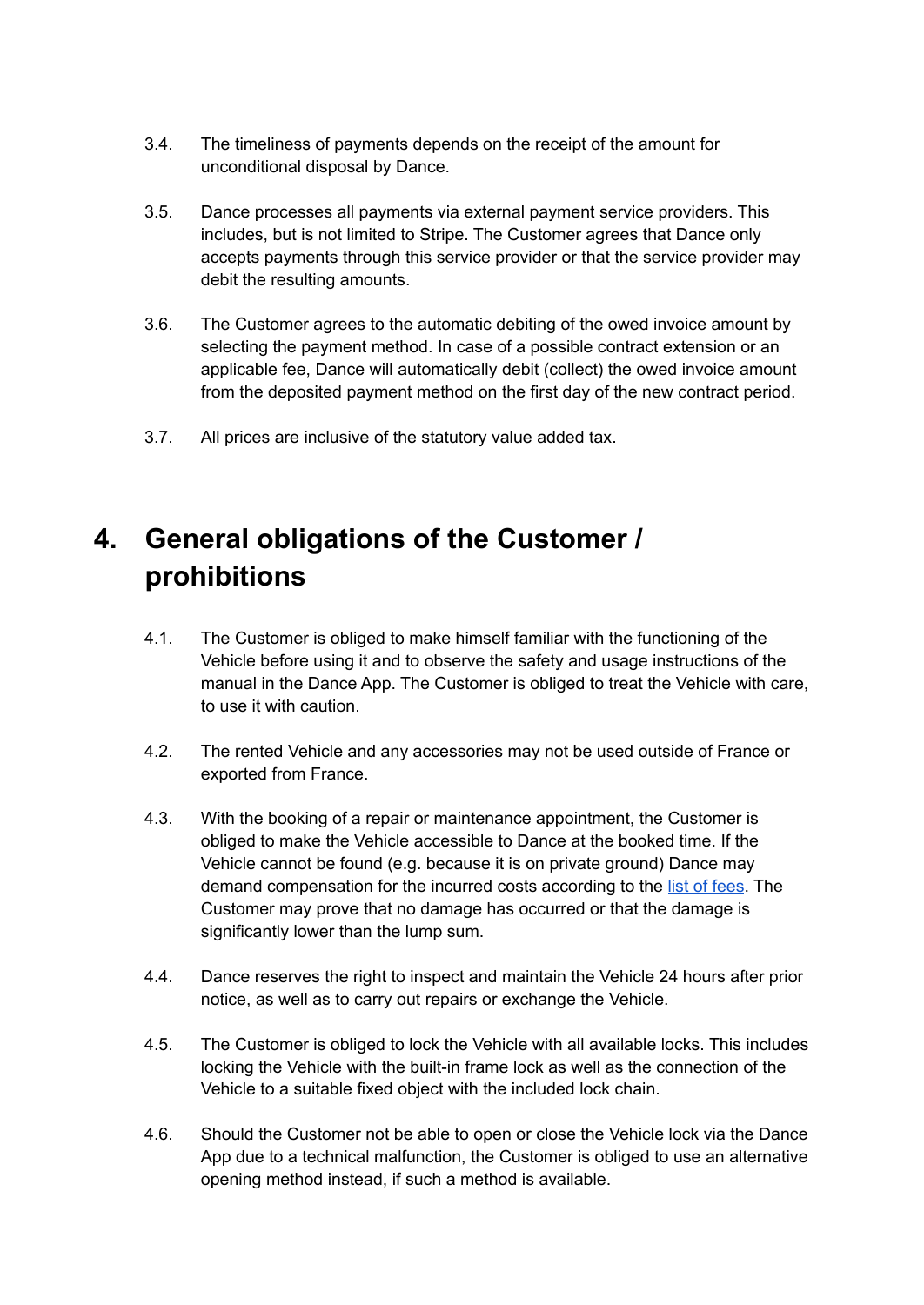- 4.7. If it should not be possible to lock the Vehicle properly due to a technical malfunction, the Vehicle must not be left behind without supervision and the Customer is obliged to immediately inform Dance about the malfunction.
- 4.8. It is prohibited to use the rented Vehicle for commercial purposes (e.g. delivery and courier services) without prior agreement with Dance. In case of a culpable violation, the Customer is obliged to pay a contractual penalty according to the list of [fees](https://knowledge.s.dance.app/Dance-Fee-List-EN.pdf) and Dance has the right to terminate the rental contract without notice and to demand the immediate surrender of the vehicle.
- 4.9. The battery charger for charging the Vehicle battery will be handed over to the Customer at the handover of the Vehicle. The use of the battery charger is only allowed for the respective battery. At the end of the rental relationship the Customer is obliged to return the battery charger in proper and operational condition. The Customer is obliged to inform Dance about any technical malfunctions. In the case of a loss or theft of the battery charger, Dance may charge a fee according to this [list](https://knowledge.s.dance.app/Dance-Fee-List-EN.pdf).
- 4.10. If it is a Vehicle with a removable battery, the Customer will be handed over a battery at the handover of the Vehicle. The use of the battery is only allowed for the respective Vehicle. In the case of a loss or theft of the battery, Dance may charge a fee according to this [list](https://knowledge.s.dance.app/Dance-Fee-List-EN.pdf).
- 4.11. The Customer is responsible for recharging the battery and bears the costs for the consumed electricity. Recharging may only be done with the supplied suitable charger.
- 4.12. Prior to the start of each use of the Vehicle, the Customer is obliged to check that the Vehicle is in good working order and roadworthy (in particular the brakes and lights) and to refrain from using it if it is defective. In case of defects that occur during the ride or are noticed during the ride, the Customer is also obliged to immediately stop using the Vehicle, inform Dance about the defect and refrain from using the Vehicle until Dance repairs it.
- 4.13. It is not allowed to make changes like painting, alterations or similar to the Vehicle or any accessories. The same applies to changes to the software of the board computer.
- 4.14. It is allowed to attach additional accessories, which are usual for the specific kind of Vehicle, as long as they can be removed without leaving any traces.
- 4.15. The Vehicle may not be used in an unusual way, loaded or exposed to inappropriate conditions. The Vehicles are designed for the transport of one person and may not be used for the transport of more than one adult. The transport of children with suitable child carriers is permitted. The use of the Vehicle under the influence of drugs, alcohol or medication is prohibited.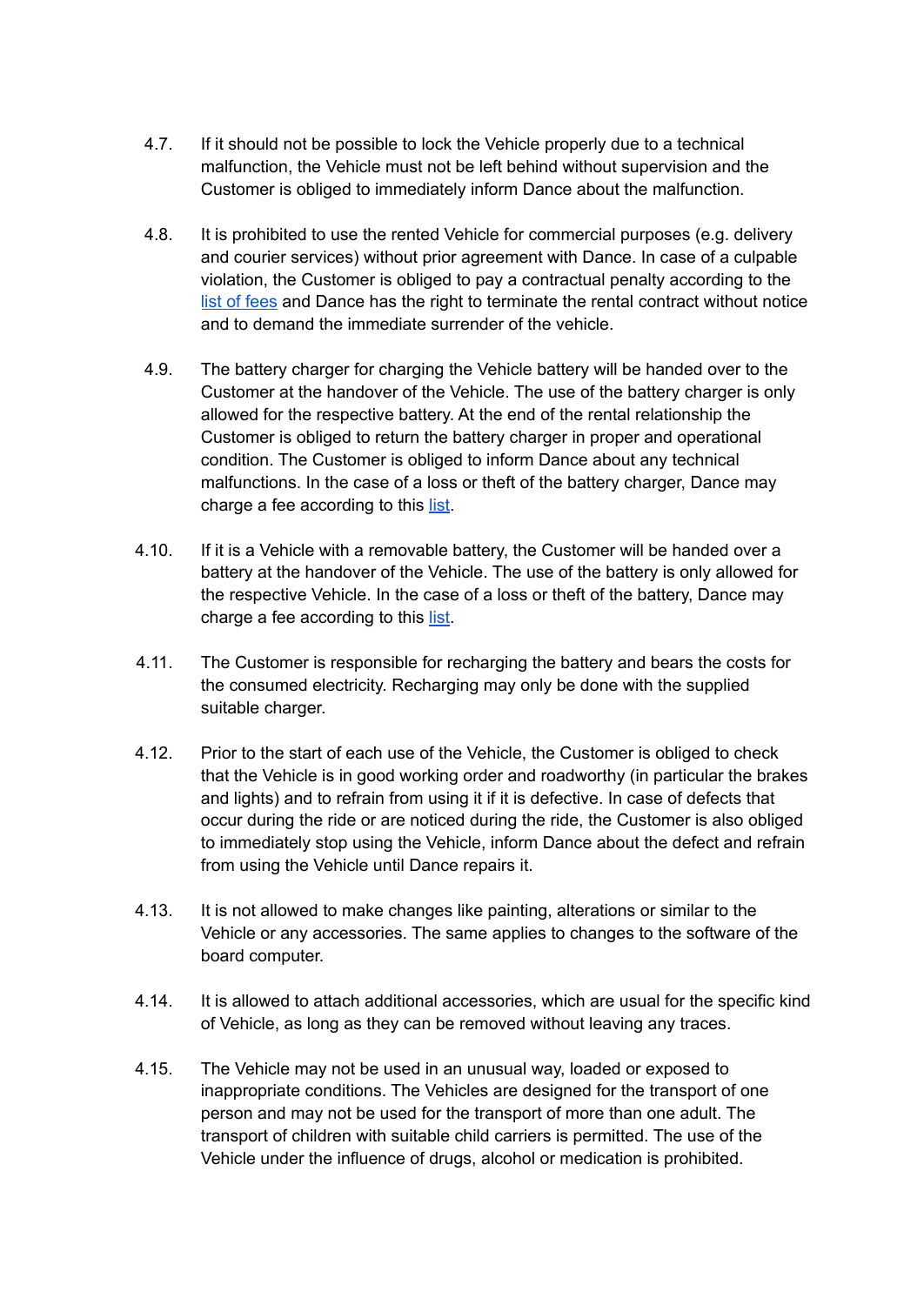- 4.16. The Customer is obliged to adhere to the valid road traffic regulations and local regulations when using the Vehicle.
- 4.17. The Customer is obliged to check the functionality of the smartphone holding device before using it. Dance does not assume liability for any damage to the Smartphone through the use of the smartphone holding device.
- 4.18. Dance is entitled to prevent the use of the Vehicle by the Customer (e.g. by withdrawing the digital access to the Vehicle lock), if rental payments are not made, if there is a suspicion of improper use (e.g. for commercial purposes), if the Vehicle has a safety critical defect or if the Customer violates the clauses of these terms and conditions in any other way. In such a case, Dance is also entitled to locate the Vehicle via technologies like GPS and collect the Vehicle.

## **5. Damage / repair / theft**

- 5.1. In case of functional impairment of the Vehicle due to damage, the Customer has to inform Dance within 24 hours after the damage has become known. The further use of the defective Vehicle is not allowed until the damage is repaired.
- 5.2. In case of damage to a Vehicle, Dance will carry out the repair at the Customer's location or in a workshop. If the damage cannot be repaired within a reasonable timeframe, the damaged Vehicle will be replaced by a comparable model.
- 5.3. In case of an accident with a Vehicle, in which also foreign things or persons are involved, the Customer is obliged to report this to the police and Dance without undue delay. If this report is omitted, the Customer is liable for all damages caused by the omission of the report, including the loss of insurance coverage.
- 5.4. The Customer bears the costs for the repair and replacement parts himself, if
	- the damage was caused by use not in accordance with the terms and conditions.
	- the damage has been caused by improper use.
	- parts of the Vehicle have been lost and must now be replaced.
	- the damage has been caused by deliberate or negligent action on the part of the Customer.
- 5.5. If the Vehicle, a part of the Vehicle, a removable battery, or other accessories have been stolen or cannot be found for any other reason, the Customer is obliged to inform Dance about the loss as soon as possible, but at the latest within 24 hours after becoming aware of it. Furthermore, the Customer is obliged to participate in the attempt to recover the lost object and if necessary to give information (including in writing) to the insurance company and the police.
- 5.6. If a Vehicle and/or battery could not be found after more than one week after the loss, the Customer is obliged to pay a deductible according to the list of [fees.](https://knowledge.s.dance.app/Dance-Fee-List-EN.pdf)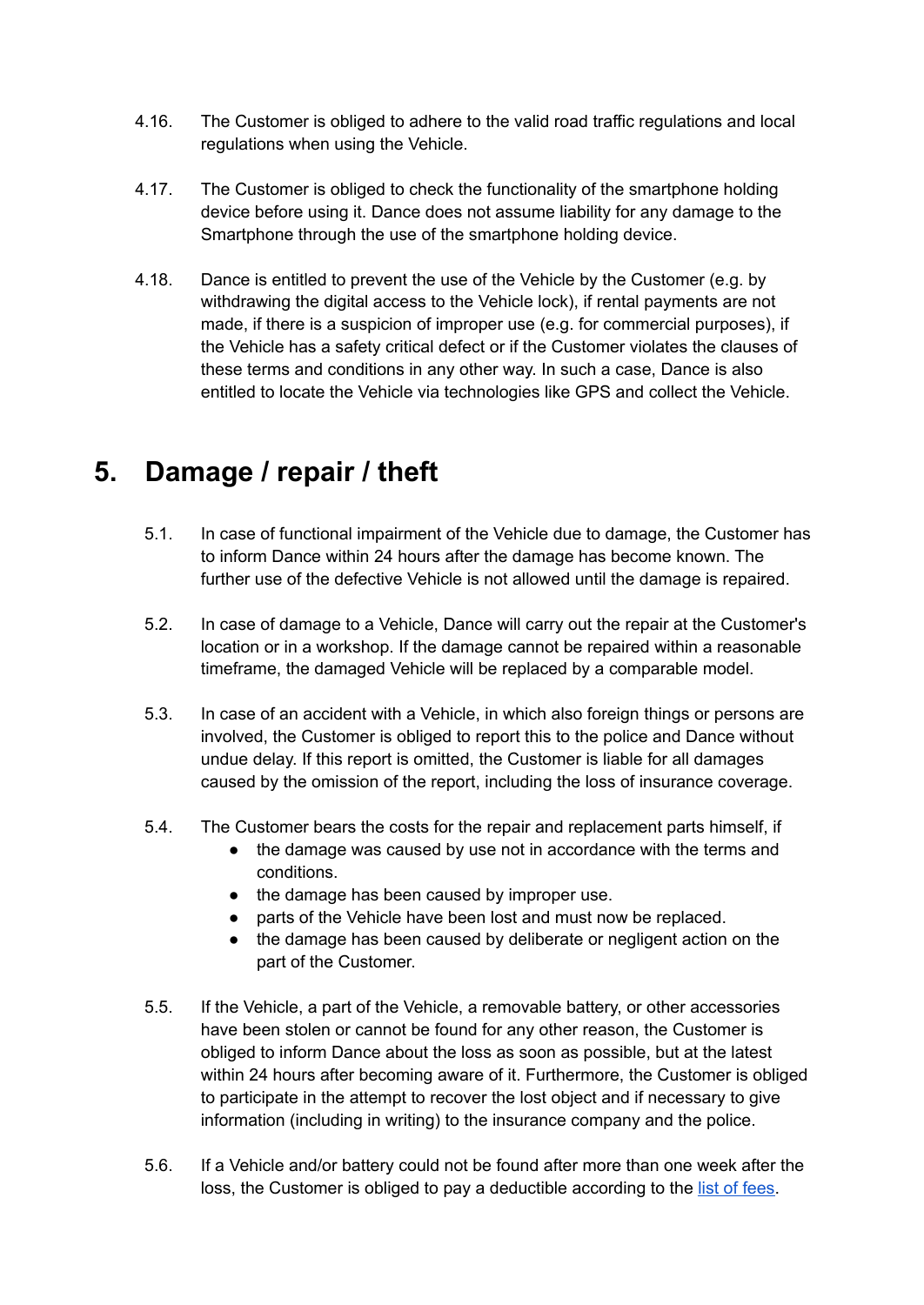- 5.7. If the Vehicle and/or battery could be found again after payment of the deductible, Dance can refund the payment of the deductible to the Customer at its own discretion and depending on the technical and optical condition of the found Vehicle and/or battery. The Customer is free to prove that Dance has not suffered any damage, or that this damage is significantly lower than the deductible paid by the Customer. Dance reserves the right to claim further damages.
- 5.8. If the Customer has not secured the Vehicle as described in paragraph 4.5. and the Vehicle is lost, stolen or damaged, the Customer has to pay an increased deductible according to paragraph 5.6 and the list of [fees](https://knowledge.s.dance.app/Dance-Fee-List-EN.pdf). The Customer is free to prove that Dance has not suffered any damage, or that this damage is significantly lower than the deductible paid by the Customer. Dance reserves the right to claim further damages.

## **6. Termination of contract / return**

- 6.1. Termination may be declared by the contracting parties at any time with effect from the end of the contract term, subject to compliance with the following formal and handover provisions.
- 6.2. Cancellations can be made by the Customer either directly in the settings of the Dance App or can be sent to Dance by any official supported Dance support channels (including but not limited to email, WhatsApp, in-app chat) In case of a cancellation via email, it has to be sent from the email address, which the Customer has stored in the personal data in the Dance App.
- 6.3. Upon termination of the rental agreement, the Customer is obliged to book a handover date within the contract period via Dance App and to return the Vehicle, as well as any accessories to Dance.
- 6.4. If the Vehicle is not returned in time, the Customer is obligated to pay the agreed upon rent for the duration of the withholding.
- 6.5. Dance picks up the Vehicle at the scheduled handover date. The Customer has to either be present or park the Vehicle at a publicly accessible location to enable Dance to pick up the Vehicle without the presence of the Customer, depending on the method that was agreed upon during the scheduling of the handover date. If the Customer can not attend an appointment or make the Vehicle available, the appointment needs to be cancelled 24 hours before. The Customer has to pay a compensation per wilfully or negligence missed handover date according to the list of [fees.](https://knowledge.s.dance.app/Dance-Fee-List-EN.pdf) If the Customer has not booked a handover date within the contract period, Dance is permitted to schedule one handover date per week until the collection is successfully completed.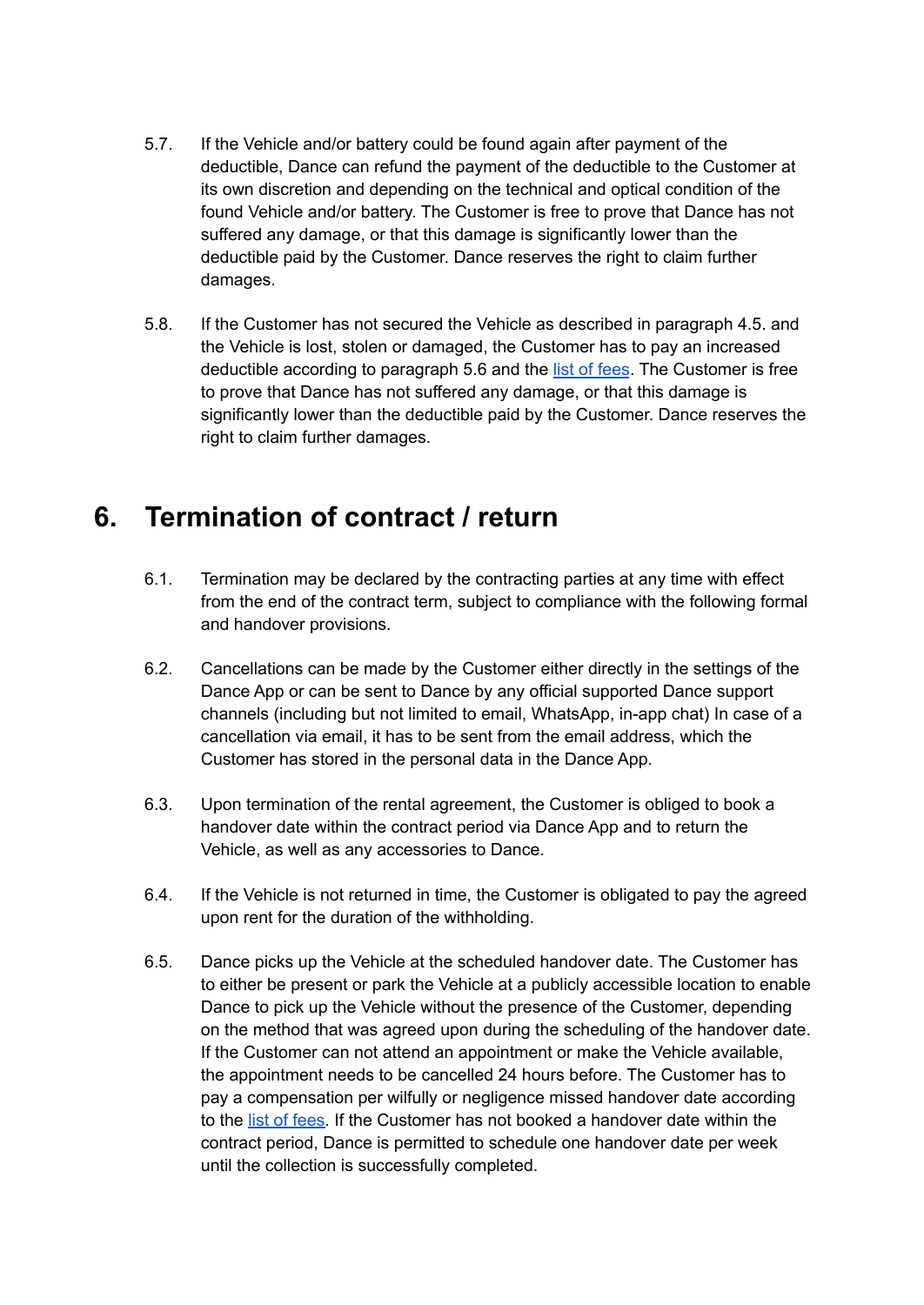6.6. On termination of the rental relationship, the Customer is obliged to return the battery, charger, phone holder and any other accessories in a proper and operational condition. The Customer is obliged to inform Dance about any technical malfunctions.

## **7. Limitation of Liability**

- 7.1. Dance is liable for intent and gross negligence. Further, Dance is liable for the negligent breach of obligations, whose fulfillment is essential to enable the ordinary implementation of the contract, whose breach jeopardizes the achievement of the purpose of the contract and on whose compliance the customer may rely on regularly. In the last-mentioned case, Dance is only liable for the foreseeable, typical contractual damage. The same applies to breaches of duty by vicarious agents of Dance.
- 7.2. The abovementioned exclusions of liability do not apply in case of damage of life, body and health. The liability pursuant to the product liability law remains unaffected.

#### **8. Right to Withdrawal**

8.1. You have the right to withdraw from this contract within 14 days without giving any reason. The withdrawal period will expire after 14 days from the day of the conclusion of the contract. To exercise the right of withdrawal, you must inform us

Dance GmbH c/o Maschinenraum, Zionskirchstraße 73a, 10119 Berlin E-mail: service(at)dance.co

of your decision to withdraw from this contract by an unequivocal statement (e.g. a letter sent by post, fax or email). You may use the attached model withdrawal form, but it is not obligatory. To meet the withdrawal deadline, it is sufficient for you to sent your communication concerning your exercise of the right of withdrawal before the withdrawal period has expired.

#### EFFECTS OF WITHDRAWAL

If you withdraw from this contract, we shall reimburse to you all payments received from you, including the costs of delivery (with the exception of the supplementary costs resulting from your choice of a type of delivery other than the least expensive type of standard delivery offered by us) without undue delay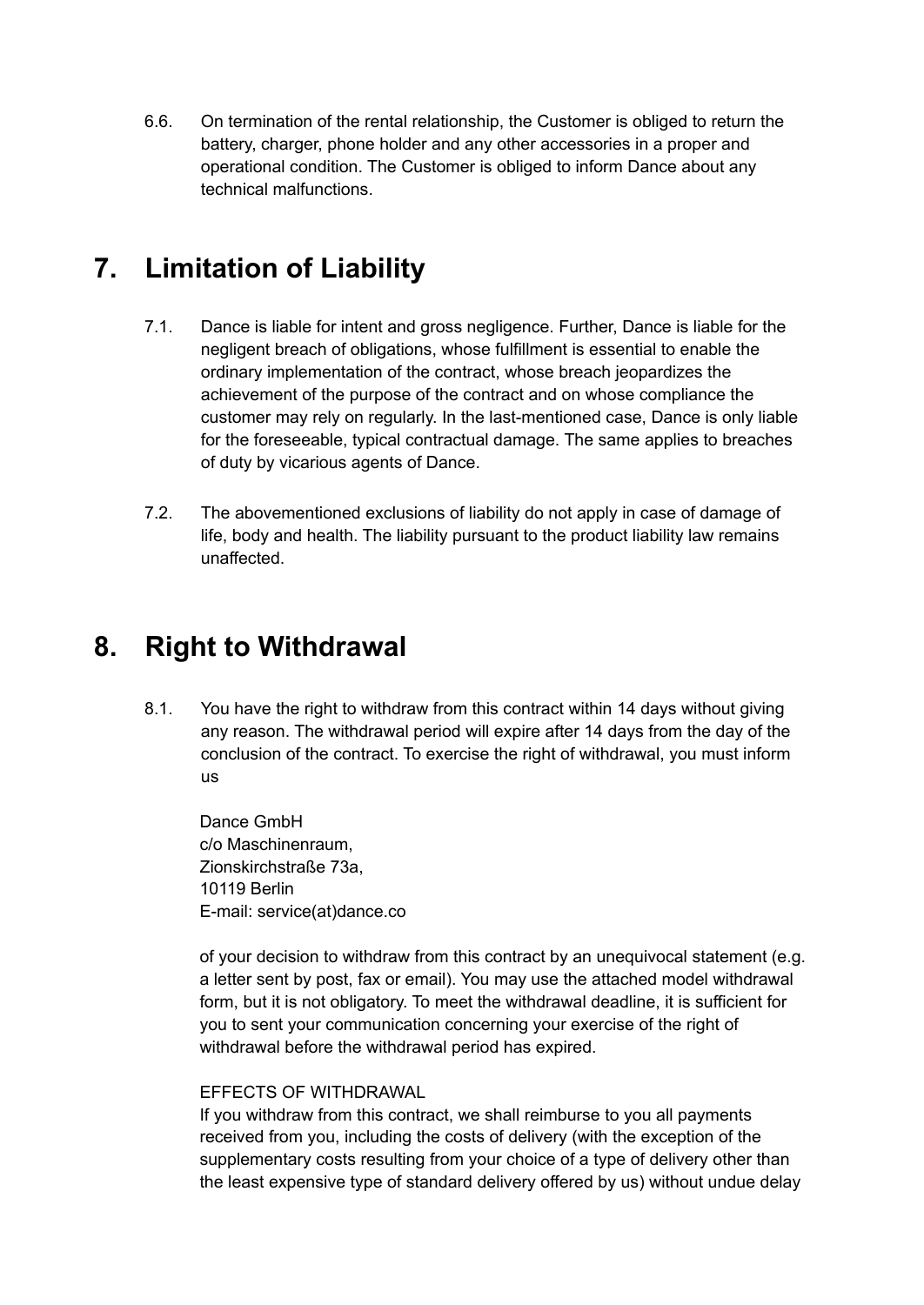and in any event not later than 14 days from the day on which we are informed about your decision to withdraw from this contract. We will carry out such reimbursement using the same means of payment as you used for the initial transaction, unless you have expressly agreed otherwise; in any event, you will not incur any fees as a result of such reimbursement. If you requested to begin with the performance of services during the withdrawal period, you should pay us an amount which is in proportion to what has been provided until you have communicated us your withdrawal from the contract, in comparison with the full coverage of the contract.

You shall send back the goods or hand them over to us, without undue delay and in any event not later than 14 days from the day on which you communicate your withdrawal from the contract to us. The deadline will be met if you send back the goods before the period of 14 days has expired. We may withhold reimbursement until we have received the goods back or you have supplied evidence of having sent back the goods, whichever is the earlier.

#### END OF THE INFORMATION

Model withdrawal form according to Annex 1 B to Directive 2011/83/EU and Appendix to Article R. 221-1 of the French Consumer Code (Complete and return this form only if you wish to withdraw from the contract).

- To [here the trader's name, postal address, and, where applicable, his fax number and e-mail address have to be inserted by the trader]:
- I/we  $(*)$  hereby give notice that I/we  $(*)$  withdraw from my/our  $(*)$ contract of sale of the following goods (\*)/for the provision of the following service (\*); Please describe goods/services precisely so it is possible to identify to which goods or services withdrawal refers.
- ordered on  $(*)$
- name of consumer(s);
- address of consumer(s);
- signature of consumer(s);
- (only if this form is notified on paper);
- date

(\*) complete as appropriate

#### **9. Data protection**

9.1. Dance complies with the applicable legal provisions, in particular the provisions of the General Data Protection Regulation (GDPR), when processing personal data of the customer. Dance primarily processes the personal data that is needed to provide the contractual services to customers and/or third parties. The contractual services include specifically to provide the best possible user experience to the customers. In particular, the processing of location data is also